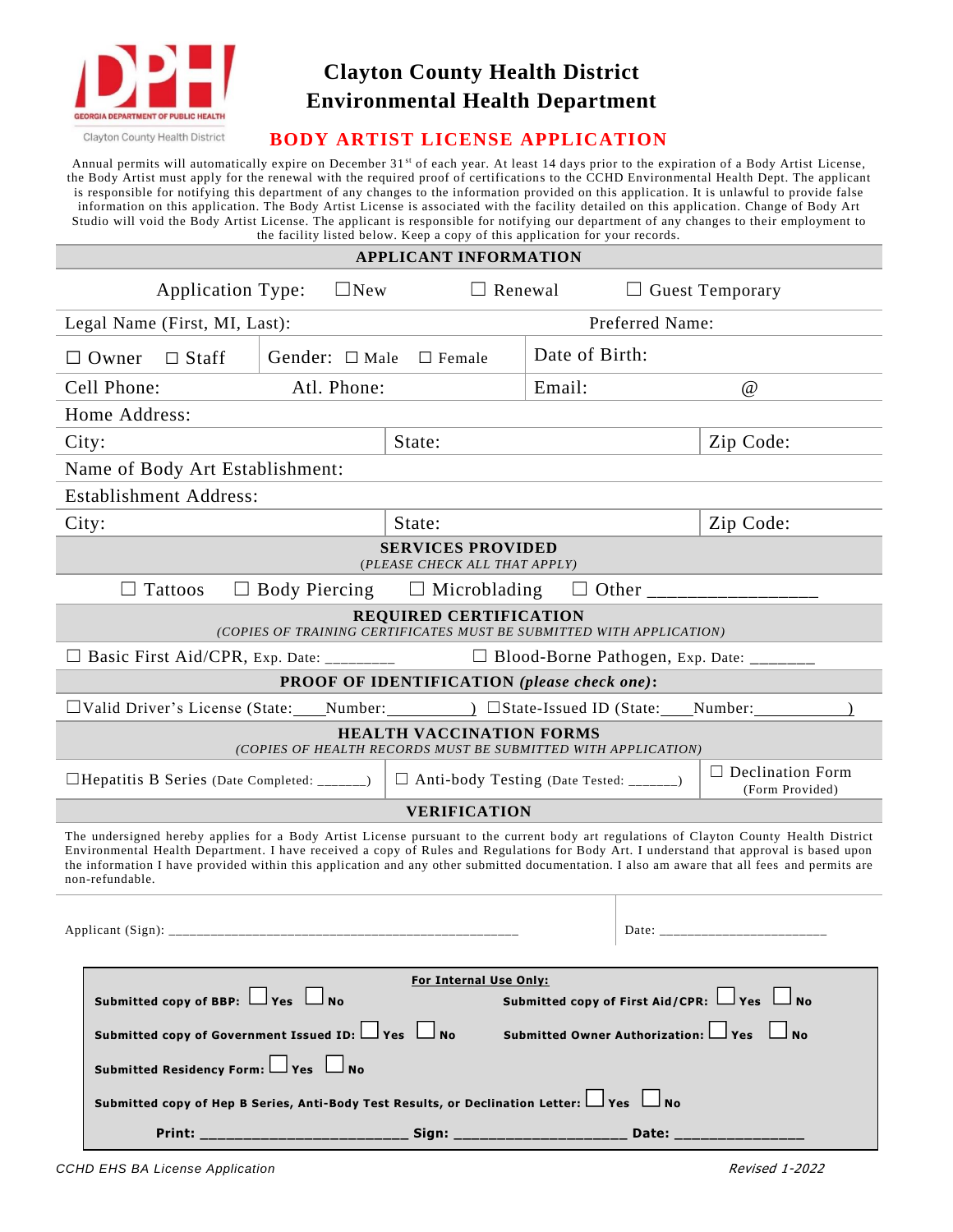# **Owner Authorization**

*This form is to be completed by the owner of the Body Art Studio.* 

| <b>Body Artist Legal Name:</b> | <b>Service Provided:</b> |  |
|--------------------------------|--------------------------|--|
| <b>Studio Name:</b>            | <b>Studio Permit #:</b>  |  |
| <b>Projected Start Date:</b>   |                          |  |

I verify that the above applicant will be employed as a Body Artist in my permitted studio once a Body Artist License has been issued.

Print: \_\_\_\_\_\_\_\_\_\_\_\_\_\_\_\_\_\_\_\_\_\_\_\_\_\_ Sign: \_\_\_\_\_\_\_\_\_\_\_\_\_\_\_\_\_\_\_\_\_\_\_ Date: \_\_\_\_\_\_\_\_\_\_\_

**Office Use Only Date Stamp / Initial**